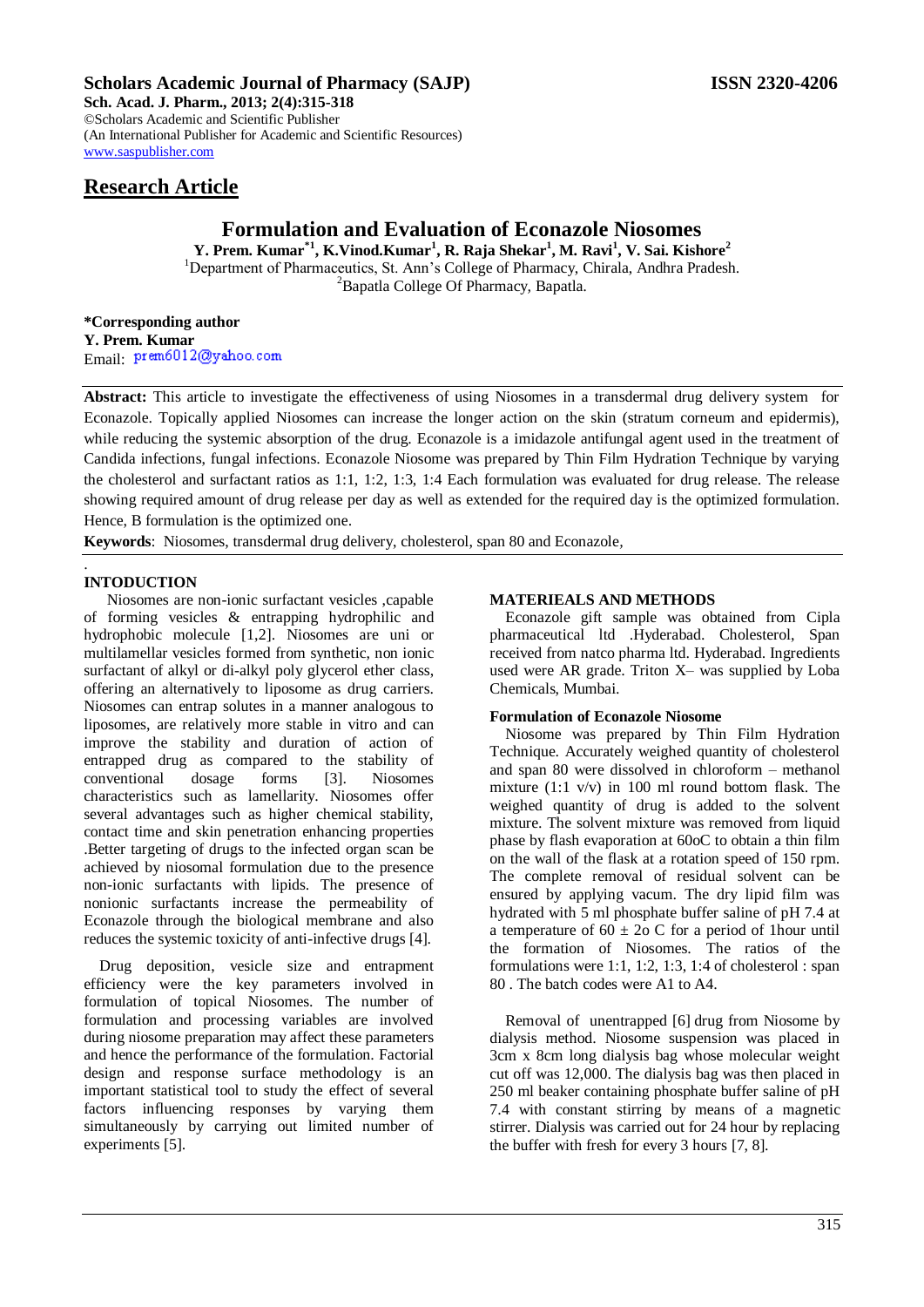#### **Size analysis**

## **By optical microscopy**

A drop of niosome suspension was placed on a glass slide and it was diluted. A cover slip was placed over the diluted niosome suspension [9] and evaluated the average vesicle size and shape by an ordinary optical microscope using a recalibrated ocular eye piece micrometer [10].

## **Percentage Encapsulation of drug [11]**

Vesicles containing Econazole were separated from unencapsulated drug by dialysis [12]. Niosomal preparation of 0.5 ml was taken after dialysis. To this 0.5 ml of 10% triton  $X - 100$  was added and incubated for 1 hour[12]. The triton X–100 was added to lyse the vesicles in order to release the encapsulated Econazole. Then it was diluted with phosphate buffer saline solution (pH 7.4) [4] and filtered through whatmann filter paper. The filtrate was measured spectrophotometrically at 424 nm using phosphate buffer and triton  $X - 100$  mixture as blank. From the absorbance value, the concentration of drug in mcg/ml was found using the standard curve [13].

% drug loading (PDL) = Total Drug Added (mg) Entrapped drug (mg)

## **In vitro release study for niosomal formulations and analysis by UV method**

Niosomal preparation was taken in a dialysis membrane of 5 cm length and suitably suspended in a beaker containing 200 ml of diffusion medium (Phosphate buffer saline pH 7.4). The medium was maintained at a temperature of  $37 \pm 0.5^{\circ}$ C [5]. It was stirred by means of magnetic stirrer at a constant speed. Sample of 2 ml (diffusion medium) was withdrawn at every 24 hours for 8 days and replaced the diffusion medium, so that the volume of diffusion medium was maintained constant at 200 ml. The samples were measured spectrophotometrically at 424 nm. The release was compared with a marketed Econazole gel.

|  |  | <b>Table 1: Composition of Formulations</b> |
|--|--|---------------------------------------------|
|--|--|---------------------------------------------|

| <b>Ingredients</b>  | A 1    | $\mathbf{A2}$ | $\mathbf{A}3$ | A4              |
|---------------------|--------|---------------|---------------|-----------------|
| Econazole<br>(mg)   | lmg    | lmg           | lmg           | 1 <sub>mg</sub> |
| Cholesterol<br>(mg) | 100umg | 100umg        | 100umg        | $100$ umg       |
| Span 80<br>(mg)     | 100umg | $200$ umg     | $300$ umg     | 400umg          |



**Fig. 1: Econazole Loaded Niosomal Gel**

#### **Table 2: Percentage Entrapped Drug & Percentage Drug Release**

| Formulation<br>code | Chole:span80 | Percentage<br>entrapped<br>drug | $%$ Drug<br>release |
|---------------------|--------------|---------------------------------|---------------------|
| A1                  | $1 \cdot 1$  | 62.5%                           | 70.10%              |
| A2                  | 1:2          | 71%                             | 77.89%              |
| A3                  | 1:3          | 88.23%                          | 82.18%              |
| A4                  | 1:4          | 98%                             | 92.10%              |



**Fig. 2: Percentage Entrapped Drug in Various Formulations**



**Fig. 3: Percentage Drug Release in Time of 24 Hr**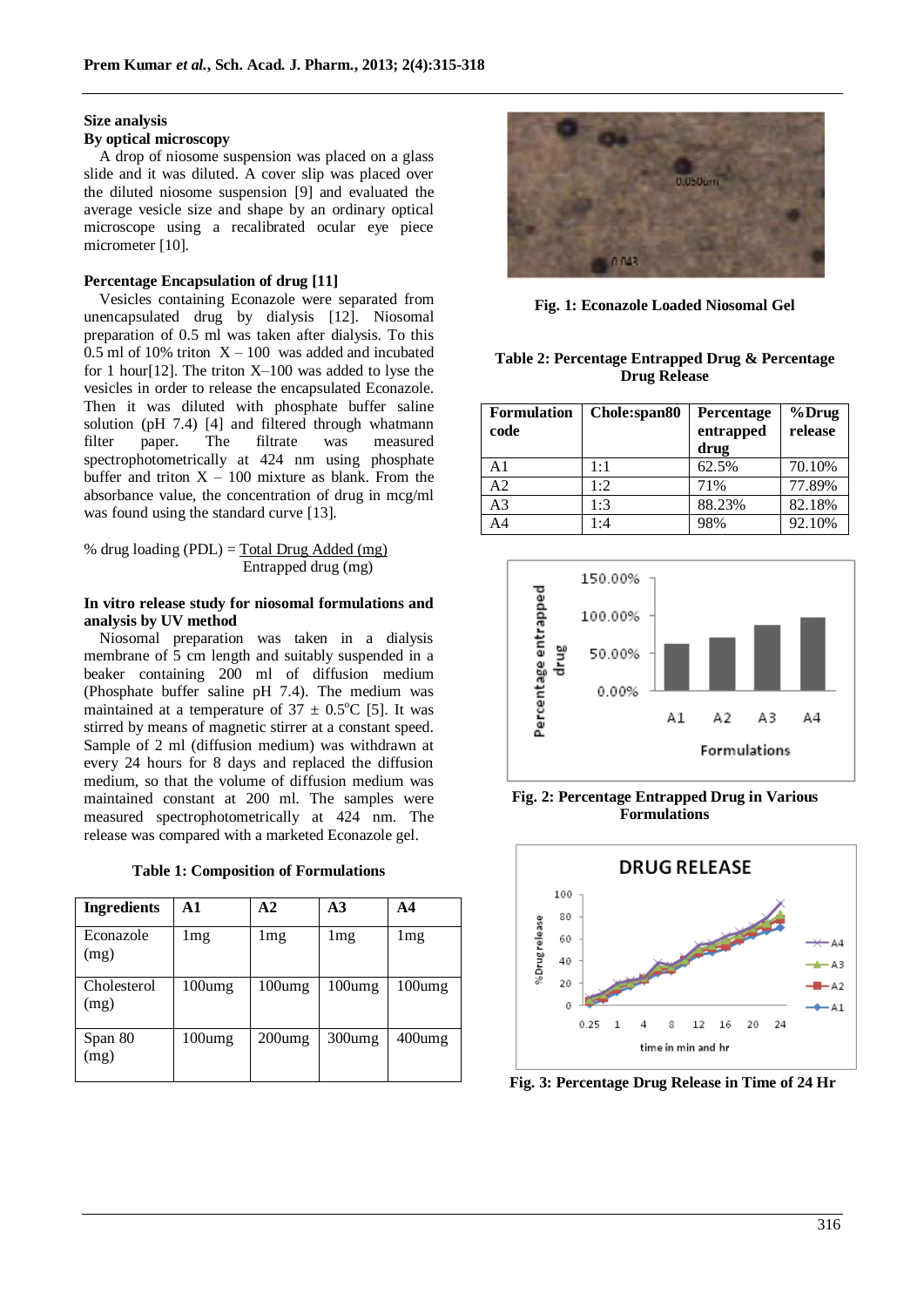#### **RESULTS AND DISCUSSION**

#### **Formulation of Econazole Niosomes**

Based on the above optimized parameters, Econazole Niosomes were prepared by varying the cholesterol and surfactant ratios as 1:1, 1:2, 1:3,1:4 Each formulation was evaluated for percentage of drug entrapment and for their cumulative drug release.

## **Removal of entrapped dug**

As the amount of surfactant increased, the amount of dialyzed Econazole was also increasing 1:4 ratio indicates that concentration of surfactant used should be optimum so that more amount of drug can be in the encapsulated form for an extended release. Among all the formulations, the dialyzed quantity of batch A3 (Cholesterol: Span  $80=1:4$ ) was maximum .The result indicated more amount of Econazole in an encapsulated form.

#### **Size analysis**

Size analyzed performed by optical microscopy. Niosomes have spherical in nature.

#### **Entrapment efficiency**

After the removal of un entrapped drug by dialysis, the entrapment efficiency of all the formulations was studied. The various factors like lipid concentration, drug to lipid ratio, cholesterol content will change the entrapment efficiency. The lipophilicity also influences the entrapment of drug.

The formulation A4 with Cholesterol and Span 80 in the ratio of 1:4 showed entrapment efficiency of 98%. The formulation A1, Cholesterol:  $span80 = 1: 1$  showed low entrapment efficiency among all formulations. It showed entrapment of 62.5%.

## **In vitro release study by UV**

In vitro release was found to be biphasic as the release was controlled by the dialysis membrane and the lipid bilayer. Incorporation of cholesterol affected the release rate of the encapsulated drug.

A formulation with 1:1 cholesterol: span 80 ratio has shown only 70.10 % drug release in a 20 hours period. In formulation with 1:4 cholesterol: span 80 ratio, the concentration of span was increased and it has shown 92.10 % drug release in 24 hours.

In C formulation with 1:3 CHOL: SA ratio has shown 82.18 % drug release in 22 hours. The release showing required amount of drug release per day as well as extended for the required day is the optimized formulation. Hence, A4 formulation is the optimized one.

#### **Kinetics of drug release**

The optimized formulation A4 was subjected to graphical treatment to assess the kinetics of drug release. A plot of concentration versus time showed

linearity in optimized formulation of Econazole Niosome. Hence it follows zero order kinetics. Higuchi's plot confirms that the release is diffusion mediated.

#### **CONCLUSION**

An effort was made to formulate the Econazole Niosomes and incorporate the Niosomes into the gel. From the results of the present experiments it may be concluded that formulation A4 containing 1:4. was showing high percentage of entrapment and desired sustained release of Econazole. Hence A4 formulation was the optimized one. The optimized formulation A4 was found to follow zero order release pattern which was revealed by the linearity shown from the plot of time versus drug release.

#### **REFERENCES**

- **1.** Desai S, Doke A, Disouza J, Athawale R; Development and Evalution of Antifungal Topical Niosome Gel. International Journal of Pharmacy and Pharmaceutical Sciences, 2011; 3(5): 224-231.
- **2.** Uchegbu IF, Vyas SP; Non ionic surfactant based vesicles (niosomes) in drug delivery. Int. J. Pharm., 1998; 172: 33-70.
- **3.** Maibach HI, Choi MJ; Liposome and Niosomes as Topical drug delivery system. Skin Pharmacol. Physiol., 2005; 18: 209-219.
- **4.** The merck index.  $9<sup>th</sup>$  edition, Martha Windholz, editor, Merck & Co. Inc, 1976: 984.
- **5.** Glavas-Dodov, M.; Goracinova, K.; Mladenovska, K.; Fredro-Kumbaradzi, E. Release profile of Lidocaine HCl from topical liposomal gel formulation; International Journal of Pharmaceutics, 2002; 242(1): 381- 384.
- **6.** Biju SS, Talegaonkar S, Mishra PR, Khar RK; Vesicular systems : An over view, Indian Journal of Pharmaceutical Science, 2006; 68(2) :141-153.
- **7.** Satturwar PM, Khandare JN and Nande JS; Niosomal delivery of Ketoconazole. Indian Drugs, 2001; 38(12): 620 – 624.
- **8.** Vyas SP et al; Targeted and controlled drug delivery-Novel carrier system, 1<sup>st</sup> edition, CBS publishers & distributors, 2002: 249 – 277.
- **9.** Ajith Singh et al; Design and development of niosomal delivery system. Pharma time, 2004; 36: 11-13.
- **10.** Pardakhty A, Varshosaz J, Rouholamini A; In vitro study of polyethylenealkyl ether niosomes for delivery of insulin. International Journal of Pharmaceutics, 2007; 328(2):130- 141.
- **11.** Alsarra IA, Bosela AA, Ahmed SM, Mahrous GM; Proniosomes as a drug carrier for transdermal delivery of Ketorolac. European Journal of Pharmaceutics and Biopharmaceutics, 2005; 59:485 – 490.